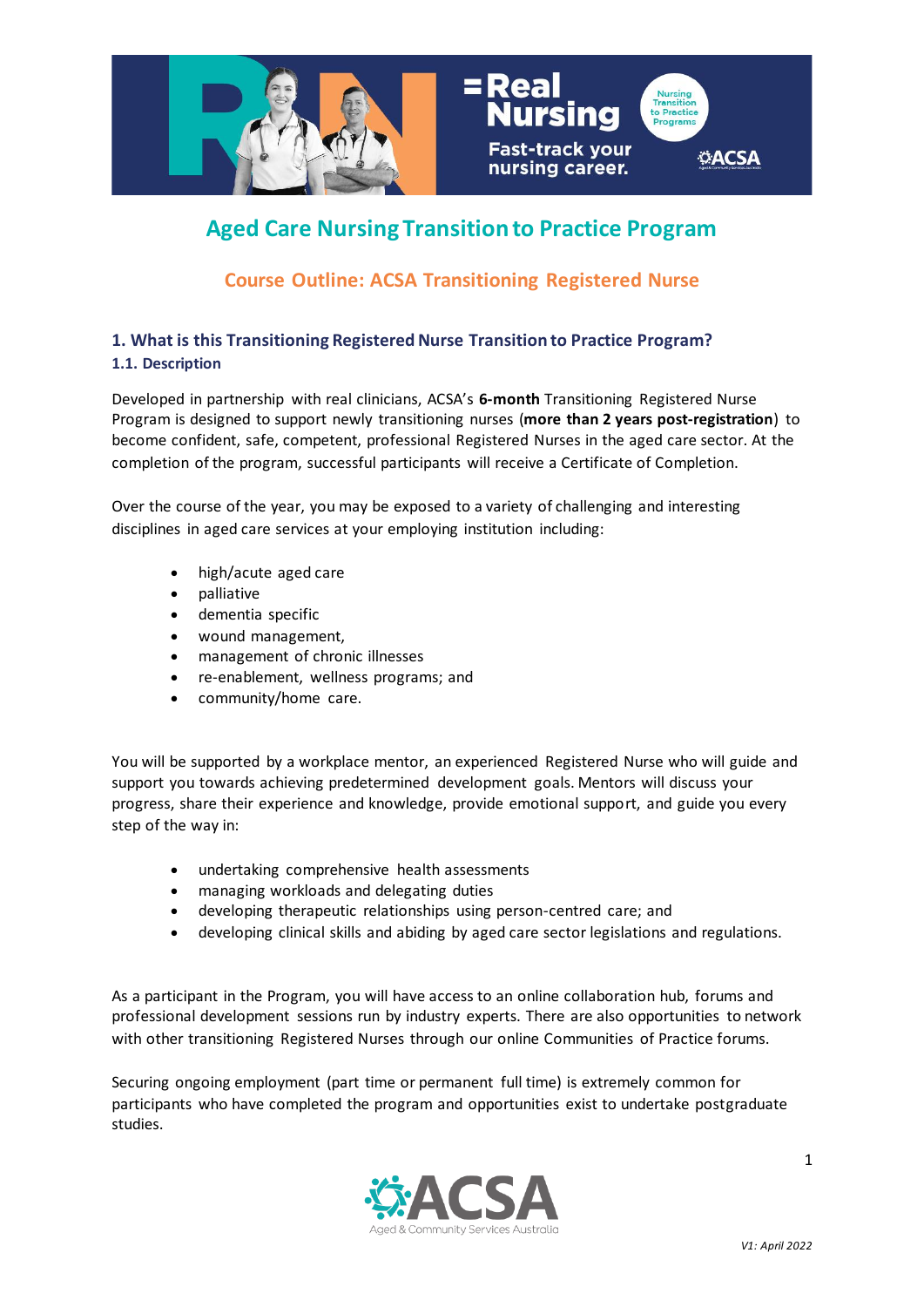

#### **1.2. How will the educational content be delivered?**

The professional development sessions are delivered online, and participants can engage and learn in real time or view a recording at a time that suits their busy lifestyle.

| <b>ACTIVITY</b>                      | <b>HOURS</b> | <b>FREQUENCY</b>                              |
|--------------------------------------|--------------|-----------------------------------------------|
| Online PD Session (live or recorded) | 1.5 hours    | Weekly as per PD Calendar                     |
|                                      | <b>OR</b>    |                                               |
| RN Facilitated PD session            | 1 hour       | Weekly if not able to attend the live session |
|                                      | <b>PLUS</b>  |                                               |
| Community of Practice Forum          | 1 hour       | Monthly                                       |
| Independent Learning                 | Ad hoc       | Set by individual student                     |

#### **1.3. Professional Development Topics and Activities (for example)**

- Portfolio development
- Aged Care Legislation and regulations & Royal Commission recommendations
- Clinical Governance
- Dementia Care
- The Palliative Approach to End-of-Life Care
- Communication and Working within a Team
- Wound Care and Maintaining Skin Integrity
- Clinical Leadership and Supervision
- Facility Management requisites

# **2. How does this course contribute to my learning? PROGRAM LEARNING OUTCOMES**

On successful completion of this **6-month** transition to practice program, you should be able to:

- Demonstrate clinical competency in key nursing practices according to the national NMBA Registered Nurse standards for practice at a new transitioning level.
- Know and behave in accordance with the National NMBA Code of Conduct for Registered Nurses and Aged Care Quality Standards.
- Develop a professional portfolio of learning achievements and reflective practice

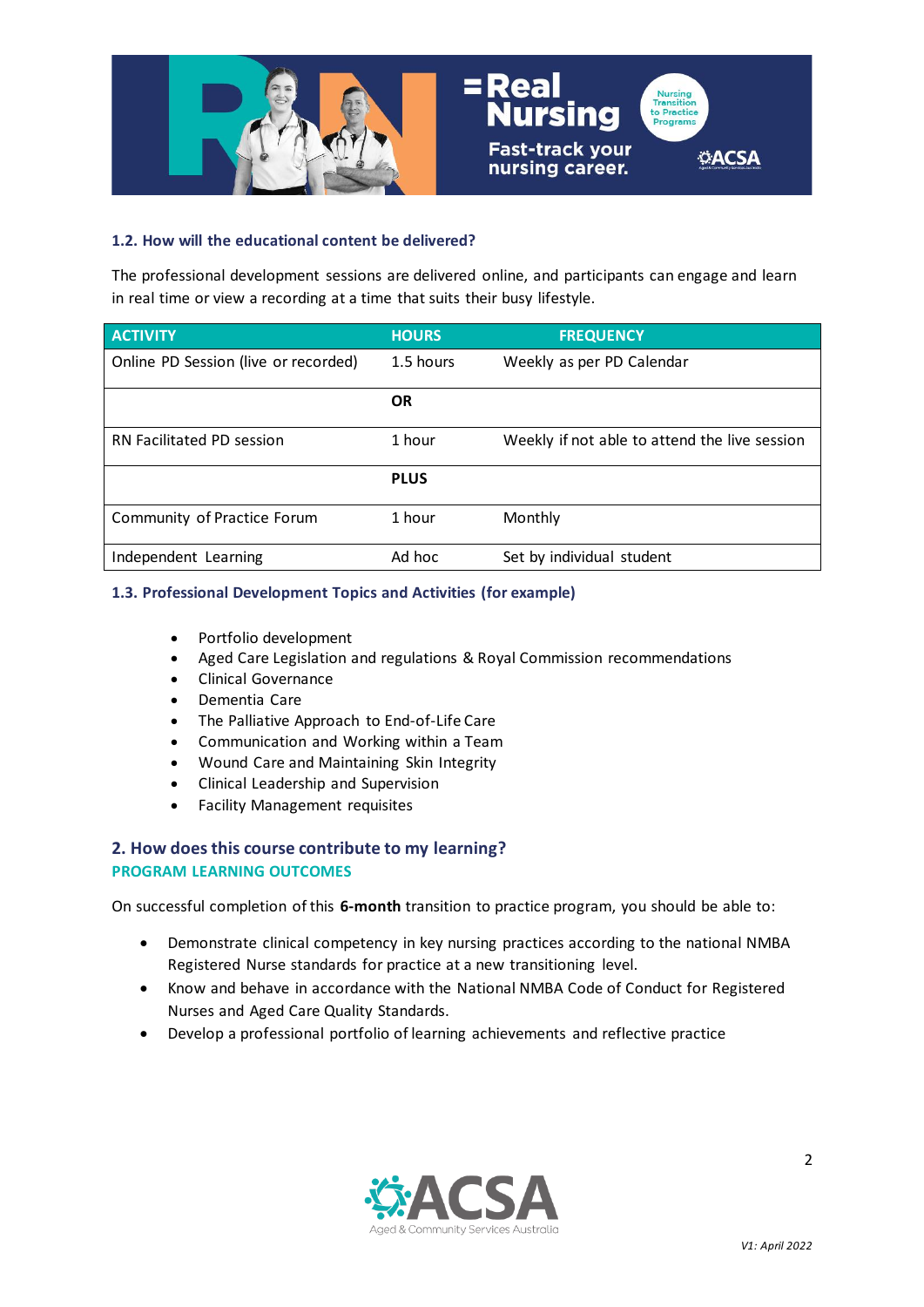

### **3. How am I going to be assessed?**

**3.1.** Participants will be deemed competent by their workplace Mentor and have completed all the associated assessment tasks/quizzes as assigned.

#### **3.2. Details of early feedback on progress**

Please see information in the assessment task description. It sets out the early and progressive feedback you will receive on your performance throughout the program.

#### **3.3. Evaluation tasks**

#### **Evaluation Task 1: Weekly online self-assessment (engagement activities e.g., quick quizzes)**

The purpose of this is for you to demonstrate and test your own level of knowledge.

#### **Evaluation Task 2: Clinical Competence – graded [ANSAT](https://www.ansat.com.au/home/tools)**

This will be **assessed formally at 1 and 3 months** by your employing organisation mentor against the Nursing and Midwifery Board Australia [\(NMBA\)](https://www.nursingmidwiferyboard.gov.au/codes-guidelines-statements/professional-standards.aspx) Nursing Standards using the Australian Nursing Standards Assessment Tool (ANSAT) and their policies and procedures. Workplace mentors will provide you, your workplace and ACSA with frequent written and verbal feedback regarding your performance and help direct individual learning activities and goal setting.

#### **Evaluation Task 3: Professional Portfolio Development – not graded**

Participants are required to submit a completed portfolio at end of the program of learnings and achievements made throughout the supported 6 months. Portfolio can be electronic or paper.

#### **Evaluation Task 4: Wicking Dementia Certification UTAS (or similar) - achieved**

#### **Evaluation Task 5: Presentation of learnings at end of program – reflective piece. Not- graded**

Can be a verbal presentation, written reflective piece or a digitally captured piece for your workplace and ACSA.

#### **4. What resources do I need to undertake this course?**

Participants will need access to a computer/device, internet, computer mic and camera.

**4.1.** Suggested texts, websites and journal articles will be made available to participants in the Moodle platform. Not compulsory

Transitions in Nursing "*Preparing for professional practice*" Fifth Edition. Esther Chang & John Daly 2019

'Becoming Practice Ready' Chapter by Dr Karen Missen in "*[Transition to Nursing Practice from](https://www.oup.com.au/books/higher-education/health,-nursing-and-social-work/9780190325695-transition-to-nursing-practice)  [student to professional](https://www.oup.com.au/books/higher-education/health,-nursing-and-social-work/9780190325695-transition-to-nursing-practice)* "published by Oxford University Press 2021